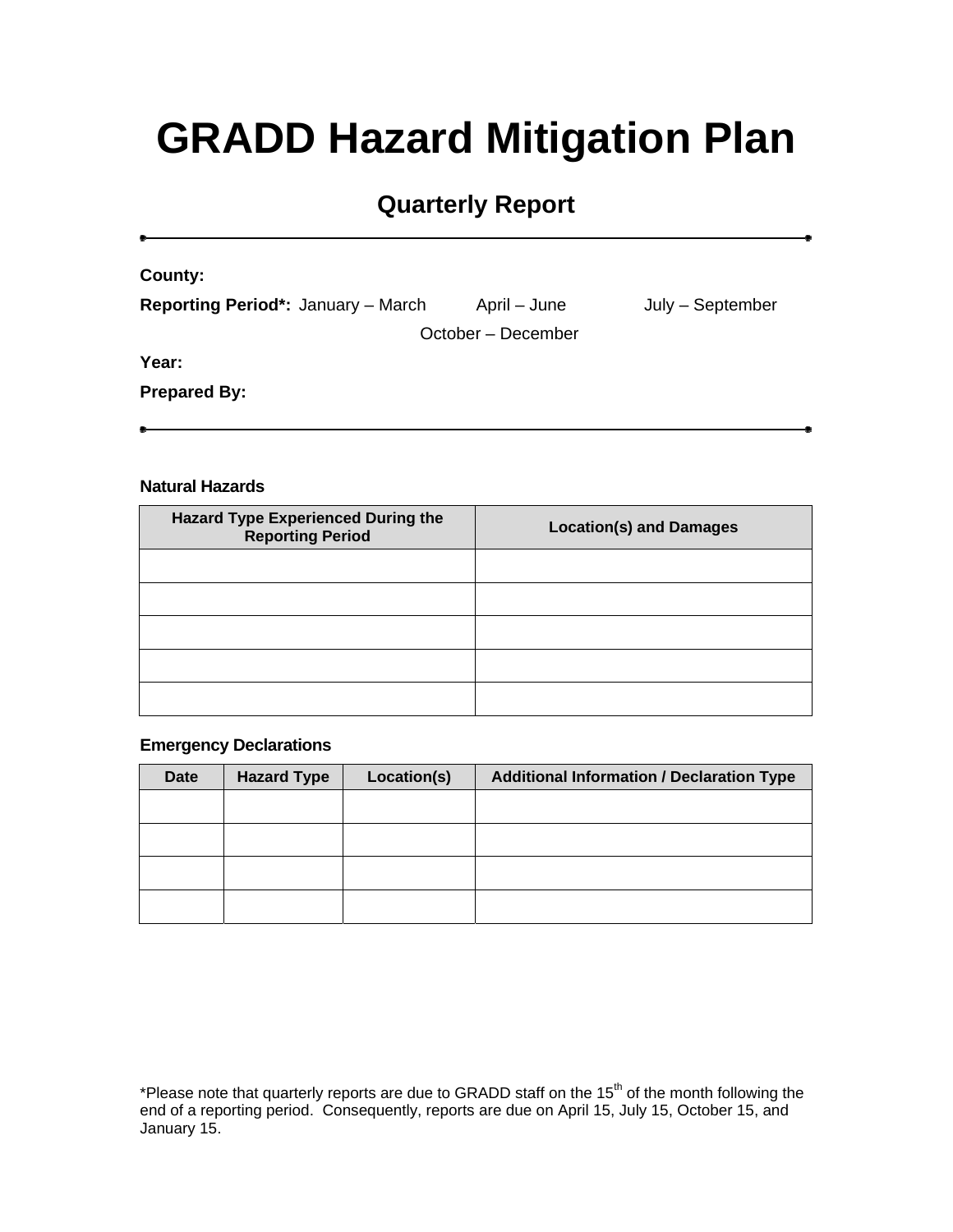# **Mitigation Strategies – Completed Projects**

| <b>Entity</b> | Project | <b>Funding</b><br>Source | Is the project included in the GRADD<br><b>Hazard Mitigation Plan?</b> |
|---------------|---------|--------------------------|------------------------------------------------------------------------|
|               |         |                          |                                                                        |
|               |         |                          |                                                                        |
|               |         |                          |                                                                        |
|               |         |                          |                                                                        |
|               |         |                          |                                                                        |

# **Mitigation Strategies – Projects in Progress**

| <b>Entity</b> | <b>Project</b> | <b>Funding</b><br><b>Status</b> | Is this project included in the GRADD<br>Hazard Mitigation Plan? What is the<br>current status of the project? |
|---------------|----------------|---------------------------------|----------------------------------------------------------------------------------------------------------------|
|               |                |                                 |                                                                                                                |
|               |                |                                 |                                                                                                                |
|               |                |                                 |                                                                                                                |
|               |                |                                 |                                                                                                                |

### **Hazard Mitigation Planning Obstacles**

**What are some of the obstacles your county faces when addressing and responding to natural hazard events?**